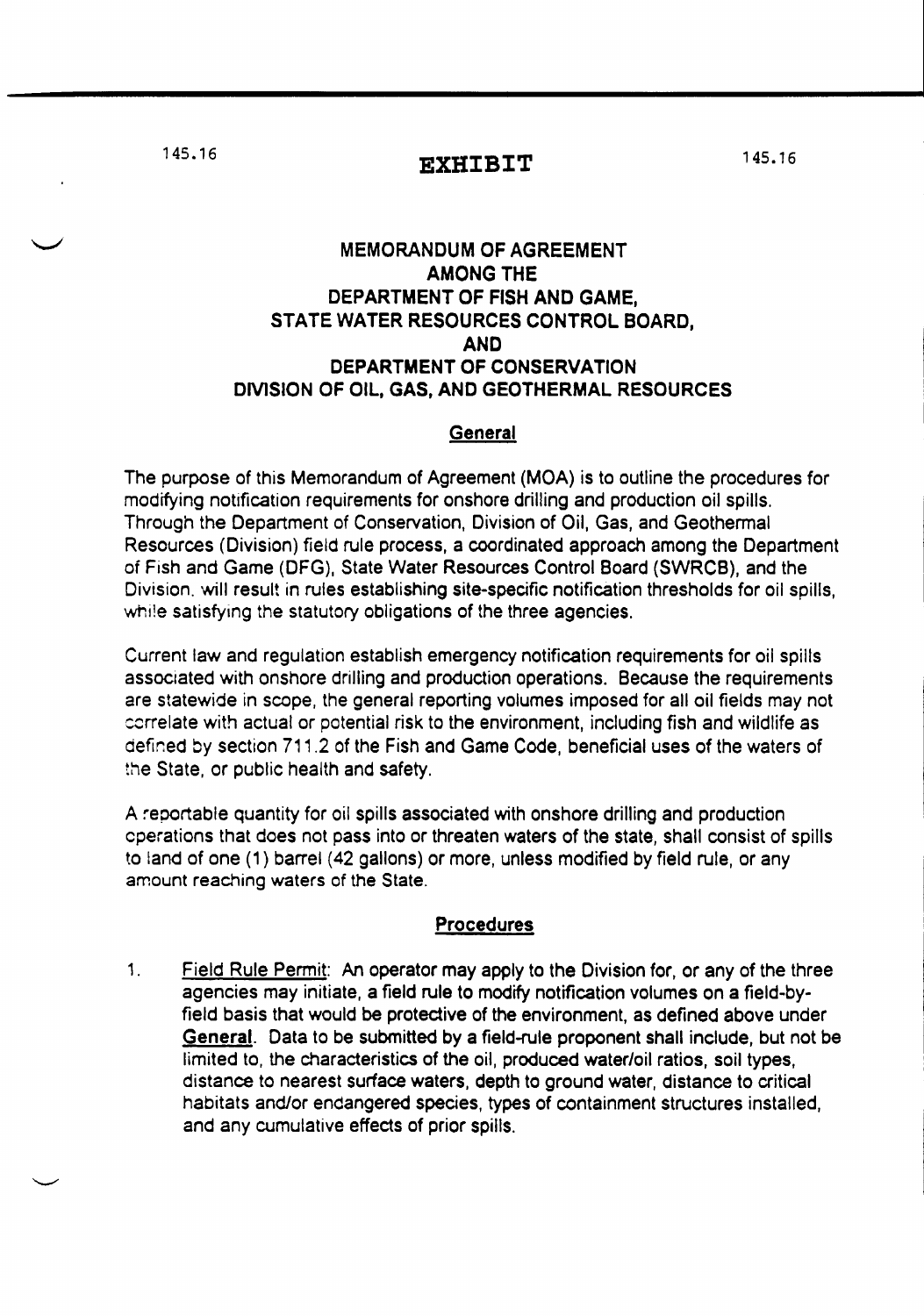- 2. Agency Review and Consultation: During review of the application, the Division, SWRCB, and DFG shall confer with one another and may request additional data. as necessary. to support a proposal to initiate or modify the notification threshold requirement for spills associated with onshore drilling and production operations that will not cause risk to the environment, as defined above under General.
- 3. Public Notification: The Division shall provide adequate public notice during the development of a field rule that establishes spill-notification thresholds. At a minimum. the Division shall provide a 15-day public comment period. If it is determined that a public hearing is necessary. public notice shall be provided at least 30 days prior to the public hearing.
- 4. Rule Preparation and Issuance: After the public comment period is completed and the proposed field rule is approved by the three agencies, the proposed field rule will be adopted and administered by the Division.
- 5. Field Rule Revision: A field rule revision may be necessary when the Division, SWRCB. or DFG has determined that the established reporting threshold may endanger the environment, as defined above under General. A petition for modification or change to a field rule may be initiated by the operator or any of the three parties.
- 6. Dispute Resolution: The three agencies agree that. in the event a dispute concerning this agreement arises which cannot be settled among the agencies, the executive officer or director of each agency shall select an independent third party arbitrator to resolve the dispute.
- 7. Meetings: The three agencies agree that they will meet no less than once every six months to discuss the implementation of this agreement.
- 8. Annual Summary: The three agencies agree that they will prepare an annual summary of all field rules adopted pursuant to the process outlined in this agreement.